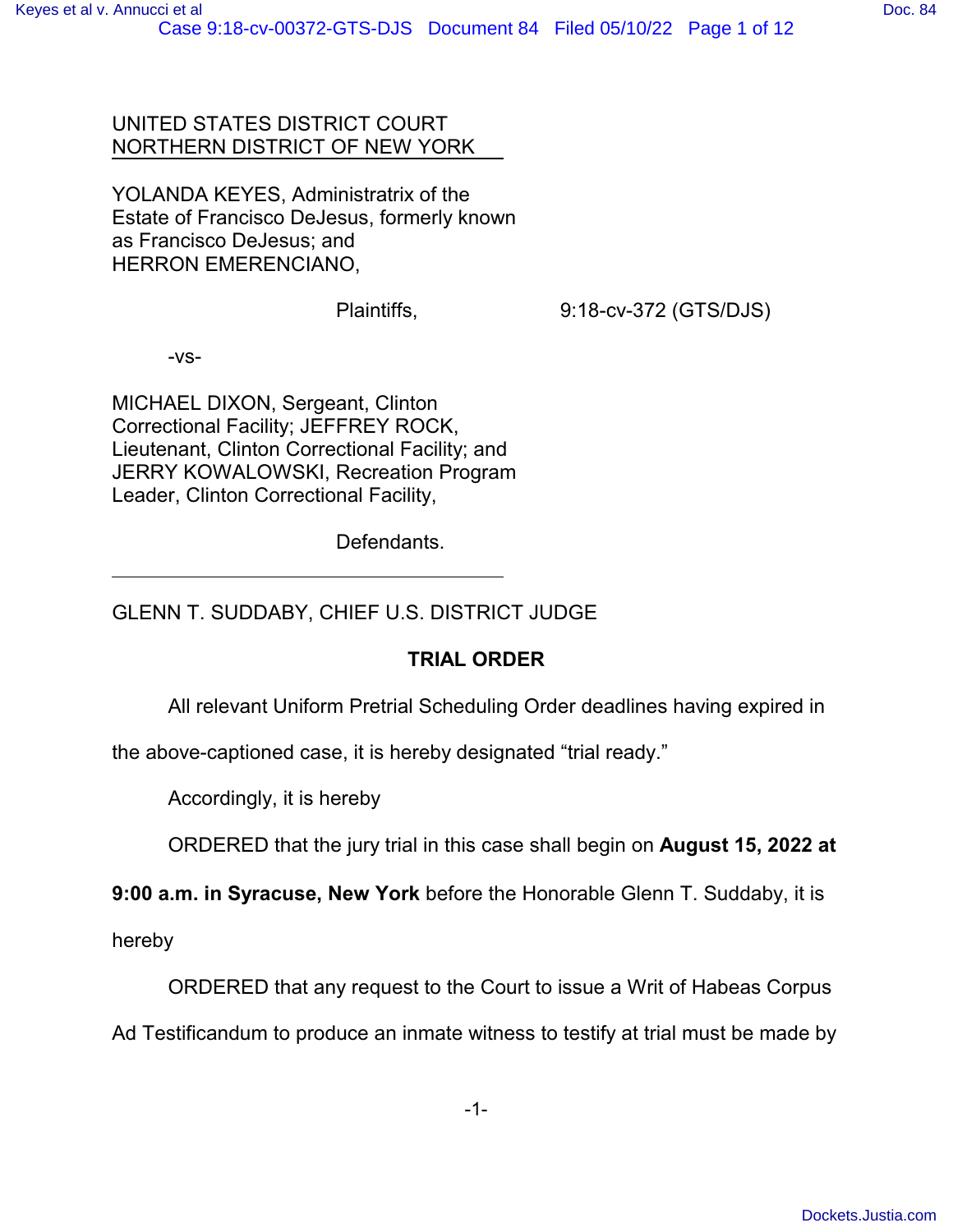**June 27, 2022** and must include a detailed statement as to the relevancy of the inmate witness' testimony and what the inmate witness is expected to testify to, including, but not limited to, the date and time of the incident witnessed; where exactly the inmate witness was located when he/she witnessed the incident and how he/she was able to view the incident (i.e. if he/she was located in an adjoining cell); the names of the individuals involved in what he/she witnessed; and what exactly was witnessed; and it is further

ORDERED that all counsel appear before the undersigned at a final pretrial

conference on **August 8, 2022 at 10:00 AM** at the James Hanley Federal

Building, 100 South Clinton Street, **Syracuse, New York**; it is further

ORDERED that all pretrial submissions, including any motions *in limine*, must be filed on or before **July 25, 2022**, and all responses to motions *in limine* must be filed on or before **August 1, 2022.** This order supersedes all deadlines previously set. All pretrial submissions shall include the following:

- (1) Joint Pretrial Stipulations: A joint pretrial stipulation shall be subscribed by counsel for all parties, shall be electronically filed with the Clerk's Office, and shall contain:
	- (a) The basis of federal jurisdiction;
	- (b) A list of all exhibits that can be stipulated into evidence or that will be offered without objection as to foundation; and
	- (c) Relevant (1) facts not in dispute, (2) facts in dispute, and (3) issues of law to be considered and applied by the Court.
- (2) Witnesses:
	- (a) Counsel shall file electronically with the Clerk's Office, with a copy to opposing counsel, a list of witnesses that may be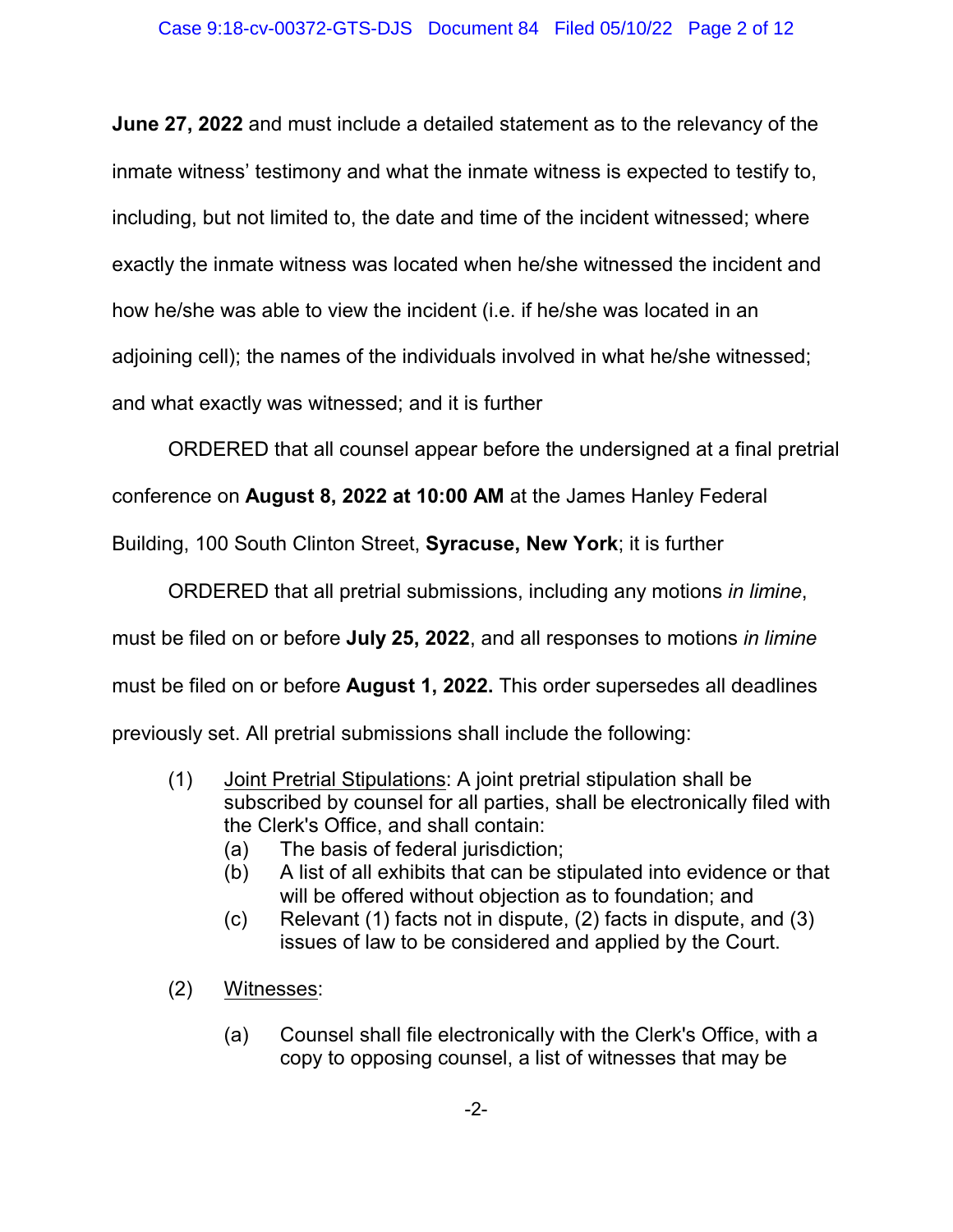called to testify at trial, other than solely for impeachment purposes, including the following information regarding each witness:

- (i) The name and address of each witness (city,state) and title (if applicable), separately identifying those whom the party expects to present and those whom the party may call if the need arises, as well as a brief summary of the testimony to be offered by each witness.
- (ii) The designation of those witnesses whose testimony is expected to be presented by means of a deposition (including video-taped deposition), specifically identifying the pertinent portions of the deposition testimony to be offered.
- (b) **The unavailability of any witness, expert, or otherwise, will not be grounds for a continuance.** In order to avoid the possibility of going forward with the trial without the testimony of an unavailable witness, counsel, where appropriate, shall preserve same before the trial date by written or video-taped deposition for possible use at trial. (See Paragraph 5).
- (3) Exhibits:
	- (a) Exhibit Lists: Counsel shall file electronically with the Clerk's Office, with a copy to opposing counsel, an exhibit list on the form prescribed by the Court, a copy of which is attached to this Order. Counsel are to supply the exhibit number and exhibit description. The remaining boxes shall be left blank for the Courtroom Deputy.
	- (b) All documents and/or papers intended as exhibits or to be used during the course of trial, including but not limited to, documents, photographs, charts, diagrams, etc., shall be marked for identification in the manner prescribed below and must be assembled in **BINDERS** with each document properly marked at the lower right corner for identification purposes as directed below. Counsel shall provide a **separate** binder with a complete set of exhibits **for the Clerk and for the Court on the first day of trial**, and one binder to each opposing counsel.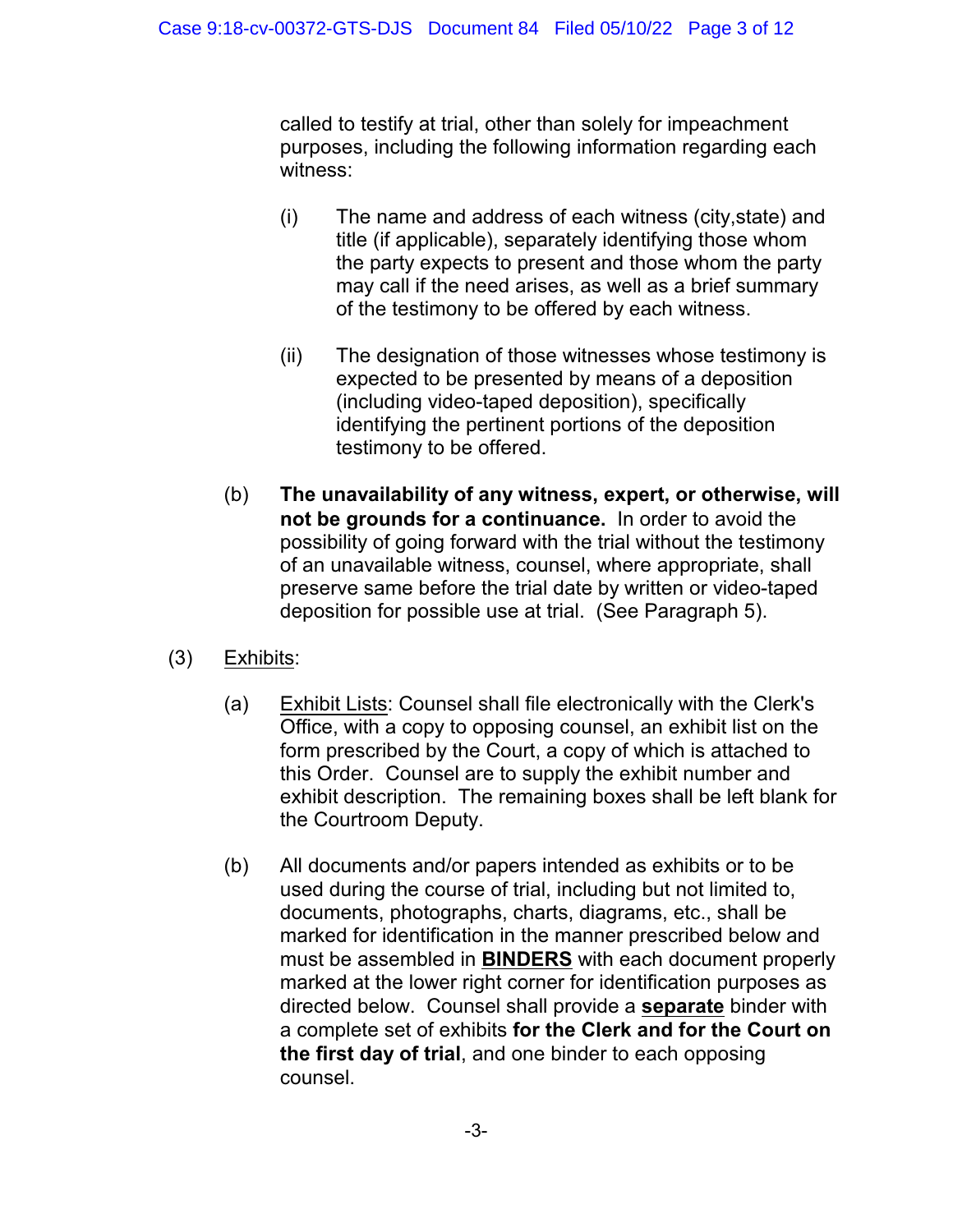The exhibits shall have been inspected by the opposing party and copied at their expense (unless waived), **NO LATER THAN ONE WEEK PRIOR TO THE FINAL PRETRIAL CONFERENCE DATE.** The exhibit binders for the Clerk and the Court shall be presented to Judge Suddaby's Courtroom Deputy at the beginning of the trial.

**NOTE**: **During the course of trial the Courtroom Deputy shall take charge of exhibits which are received into evidence. At the conclusion of the trial, the Courtroom Deputy will immediately return all of the exhibits to the proper parties. It is the responsibility of the parties to maintain the exhibits and to produce the exhibits for any appeal. Videotaped deposition transcripts viewed at trial shall be filed with the Clerk's office and made a part of the record and counsel is responsible for providing an additional copy of the transcript to the Courtroom Deputy.**

(c) Exhibit Markers: Counsel shall fill in the appropriate markers leaving the "Date entered" and "Deputy Clerk" lines blank. All exhibits shall be assigned numbers by using a prefix of "P" for plaintiff, "D" for defendant, and "G" for Government.

Plaintiff's exhibits should be denoted as: P-l, P-2, P-3, etc. Defendant's exhibits should be denoted as: D-l, D-2, D-3, etc. Government's exhibits should be denoted as: G-l, G-2, G-3, etc. In cases involving multiple defendants, the exhibits shall be denoted with the initial of the last name of the defendant and its numerical identification number.

Stickers shall be affixed whenever possible to the lower righthand corner of the exhibit. If the exhibit marker is going to cover any information on the exhibit, then affix the marker to the reverse side of the exhibit. Each exhibit shall also have an exhibit number in the upper right hand corner of the exhibit (Pl, P-2, etc. or D-l, D-2, etc.).

(4) Motions *In Limine*: Counsel shall file electronically with the Clerk's Office, with a copy to opposing counsel, any motions *in limine* by July 25, 2022, citing the applicable rules of evidence and case law.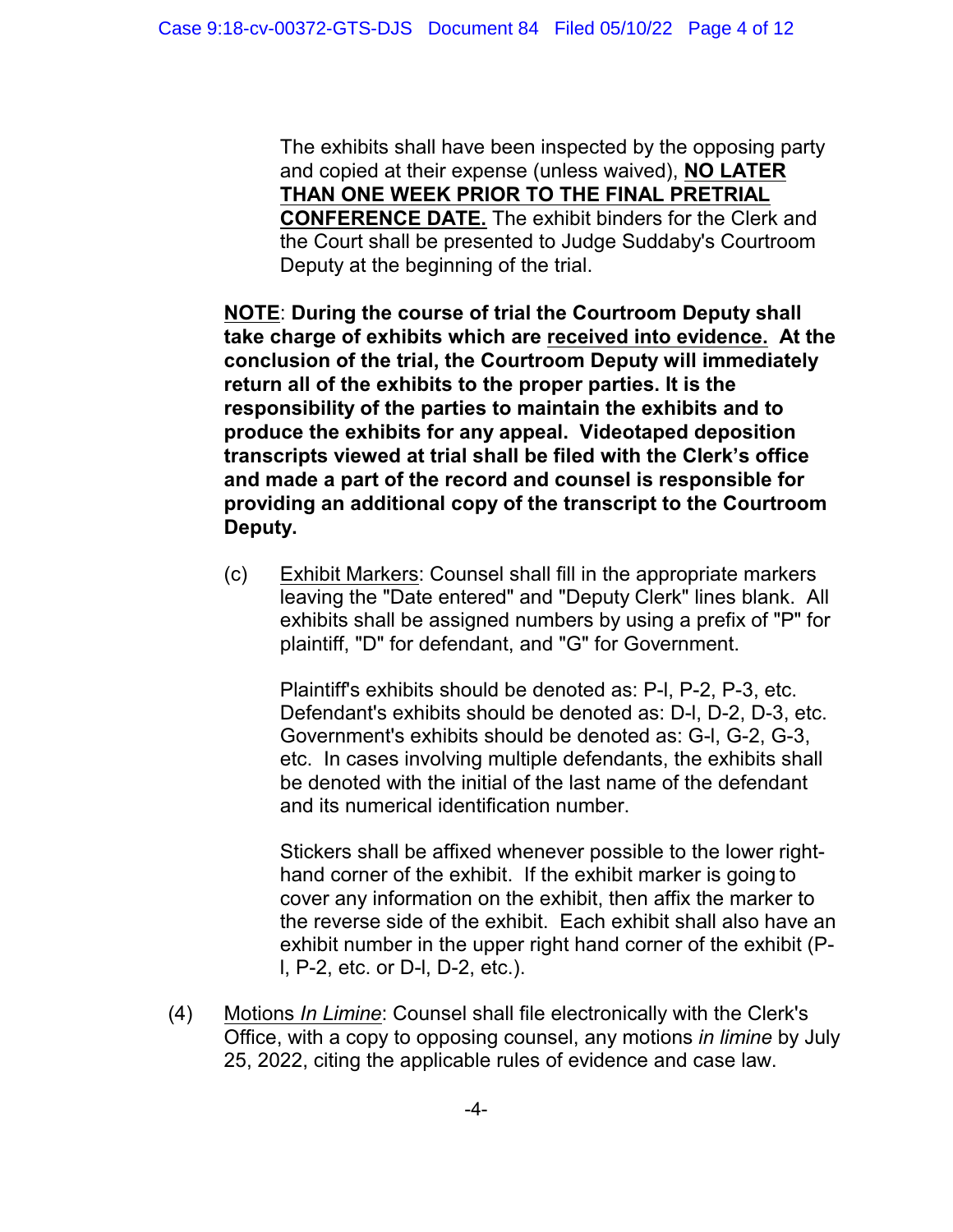Counsel shall file any response to a Motion *In Limine* no later than August 1, 2022. **MOTIONS** *IN LIMINE* **MAY NOT OTHERWISE BE FILED WITHOUT LEAVE OF THE COURT.**

- (5) Depositions: All deposition transcripts and video-taped depositions to be used at trial shall be brought to court on the day of trial. Not less than four weeks prior to the trial date, each party shall indicate to the opposing party the portion of the video deposition to be offered. To the extent possible, objections are to be resolved between the parties. **One week before the Final Pretrial Conference**, counsel shall forward to the Judge's chambers any portions of a deposition transcript intended to be used in trial **that are in dispute** (including video-taped depositions) for ruling at the Final Pretrial Conference. **The parties must provide an edited version of any VHS tape or DVD to be shown to the jury at trial deleting any portions ruled inadmissible by the Court.** The Court does not have the capability to start and stop a video during trial to edit certain portions of the VHS tape or DVD. All deposition transcripts, including videotaped depositions, that are not in dispute shall be brought to Court on the first day of trial. Counsel shall provide the Court with an additional copy of the "redacted" transcript of all video deposition testimony which is put into evidence at trial and shall be made a part of the record for filing with the Clerk's office. **Counsel must confirm with the Court that the DVD format is compatible with the Courtroom equipment prior to the first day of trial.**
- (6) Trial Briefs: Counsel shall file electronically with the Clerk's Office, with a copy to opposing counsel, a trial brief containing argument and citations on any and all disputed issues of law, citing the applicable rules of evidence and case law. Trial briefs should also include any evidentiary issues that are expected to arise.
- (7) Requests to Charge/Special Verdict Form: Counsel shall file electronically with the Clerk's Office a request to charge and a proposed Special Verdict Form, with a copy to opposing counsel, and email a copy of same in WordPerfect or Word format to Judge Suddaby's Courtroom Deputy at shelly muller@nynd.uscourts.gov. The request to charge need only include instructions that are specific to the law in this case regarding liability, damages, and any unusual issues. The court has the usual boilerplate charge.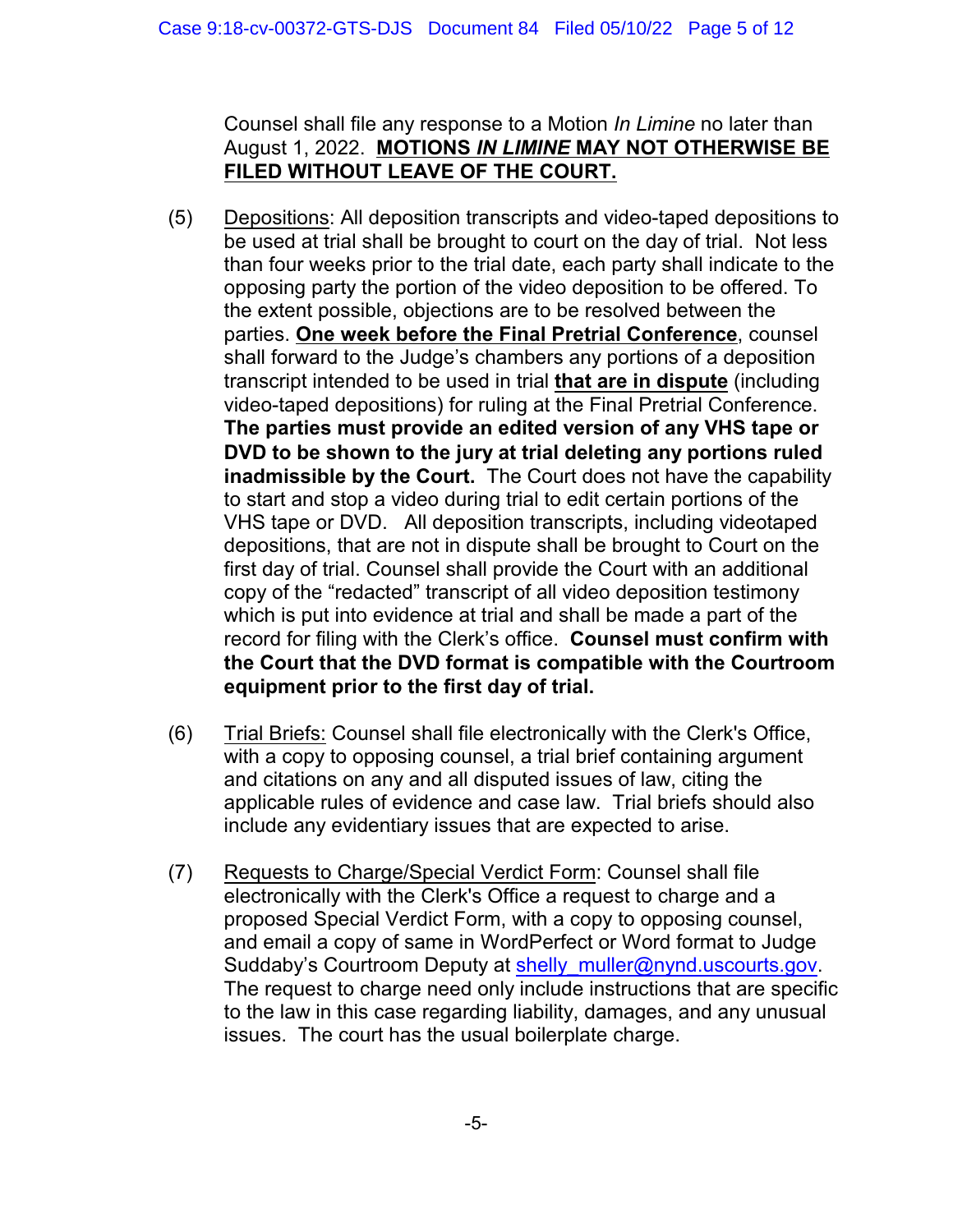- (8) Voir Dire: Counsel shall electronically file any proposed Voir Dire requests. Each party shall submit a numbered list of questions which the court, in the exercise of its discretion, may use during jury selection, and counsel shall email a copy of any proposed Voir Dire questions in WordPerfect or Word format to Judge Suddaby's Courtroom Deputy at shelly\_muller@nynd.uscourts.gov.
- (9) Court-Ordered Voir Dire: Counsel shall electronically file with the Clerk's office the attached "Court-Ordered Voir Dire".
- (10) Courtroom Technology**:** The courtroom has a VHS/DVD combo unit, visual evidence presenter, VGA connections for laptops (no internet) and interpreter/hearing impaired headsets. The Court does not have a MAC cable converter. Attorneys using MAC laptops will need to provide their own cable connection and test the laptop at least one day prior to the trial. The DVD player will play all non-proprietary DVDs (ex. .avi, .mp3, .mp4 and .wmv), and counsel is responsible for confirming that any DVD to be played during trial is compatible with the Court's equipment **prior** to the first day of trial. The visual evidence presenter will allow counsel to display documents, photos, objects, x-rays and electronic presentations on monitors placed throughout the courtroom and in the jury box with touch screen monitors at the podium and witness stand. Laptop hook ups are available at the podium and at all counsel tables (no internet). Counsel are encouraged to utilize the visual presenter to publish exhibits to the jury. Counsel is responsible for learning how to use the equipment **prior** to the first day of trial. The Court does not provide a person to run the equipment during trial. For further information on the use of this equipment or to make arrangements for training, please contact the Courtroom Deputy. Additional courtroom technology information may be obtained on the court's webpage: www.nynd.uscourts.gov.

### **IT IS SO ORDERED.**

Dated: May 10, 2022 Syracuse, NY

Hon. Glenn T. Suddaby U.S. District Judge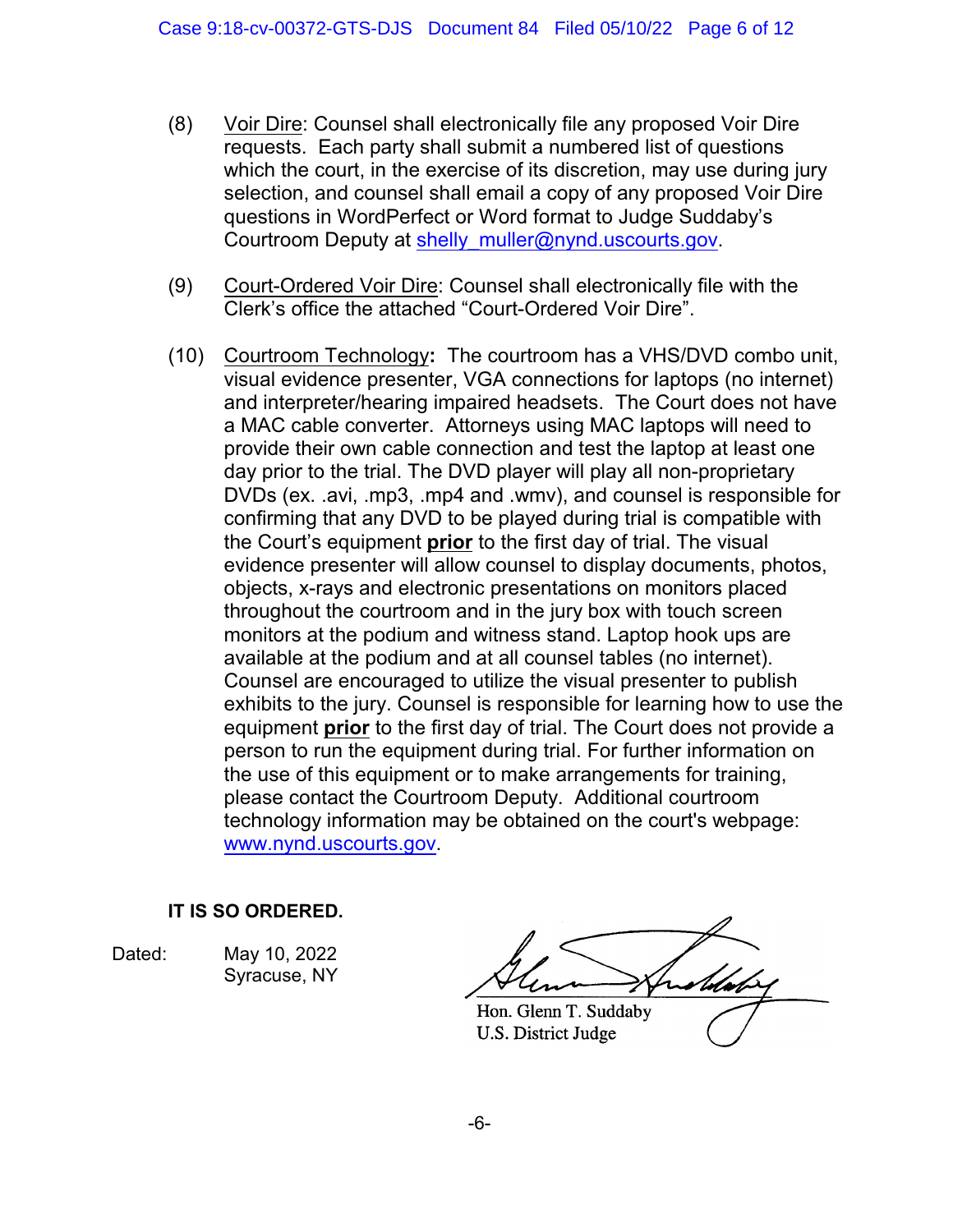## **COURT ORDERED VOIR DIRE**

(to be used by the Judge at trial)

CASE TITLE: CIVIL ACTION NO.: DISTRICT JUDGE:

# ATTACHMENT # 1

Each attorney is required to submit the following information on behalf of his/her client for use by the Court during Voir Dire and must be filed with the Court one week in advance of the trial ready date.

NAMES AND ADDRESSES OF ALL PARTIES TO THE LAWSUIT:

(use additional page if necessary)

YOUR NAME, FIRM NAME, ADDRESS AND THE NAME OF ANY PARTNER OR ASSOCIATE WHO MAY BE AT COUNSEL TABLE DURING THE COURSE OF THE TRIAL.

(use additional page if necessary)

SET FORTH THE DATE OF THE OCCURRENCE, THE PLACE OF THE OCCURRENCE AND A BRIEF STATEMENT OF THE EVENTS CENTRAL TO THE LITIGATION.

(use additional page if necessary)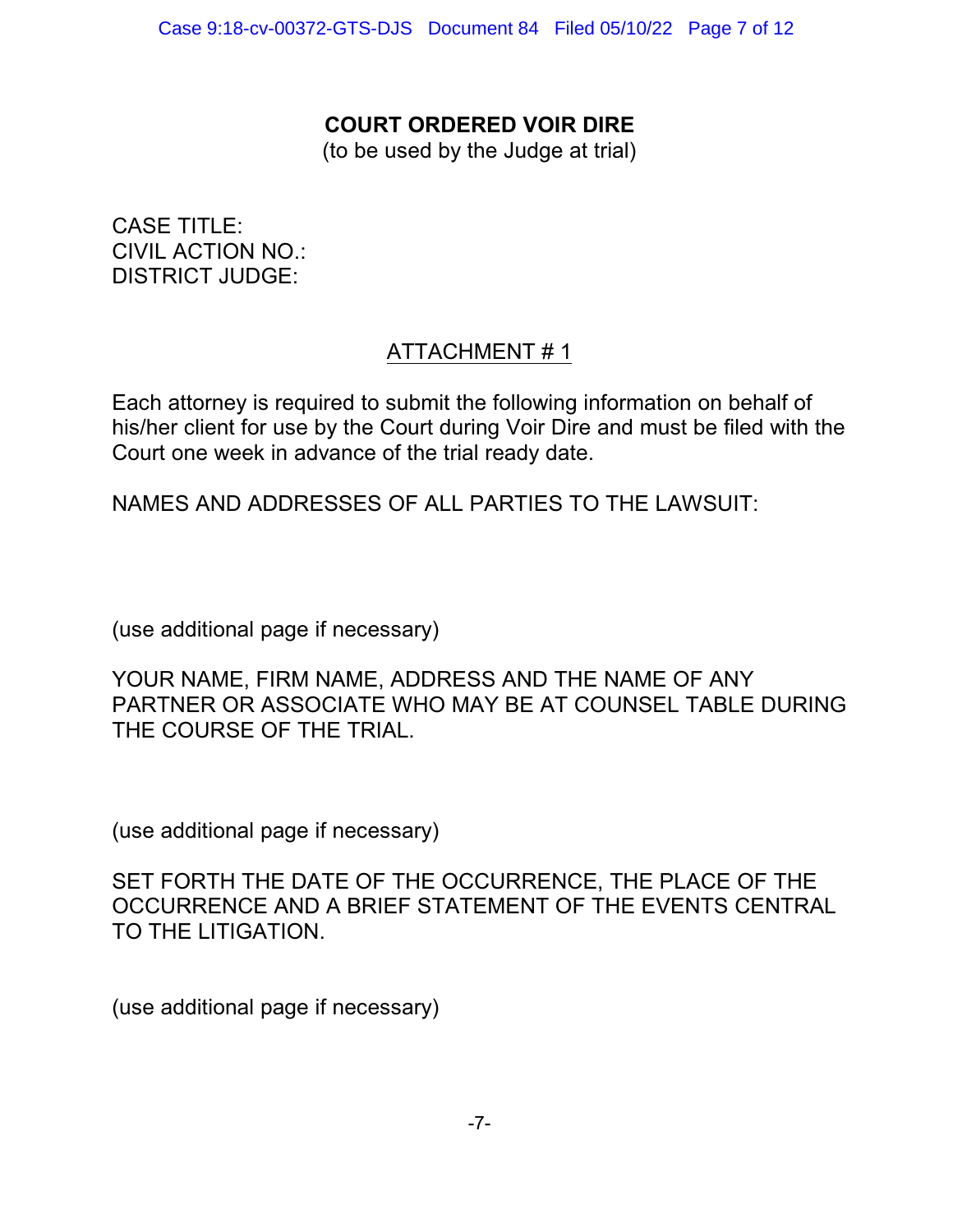SET FORTH THE NAMES AND ADDRESSES OF ALL LAY WITNESSES TO BE CALLED.

(use additional page if necessary)

SET FORTH THE NAMES AND ADDRESSES OF ALL EXPERT WITNESSES TO BE CALLED GIVING A BRIEF DESCRIPTION OF THEIR AREAS OF EXPERTISE.

(use additional page if necessary)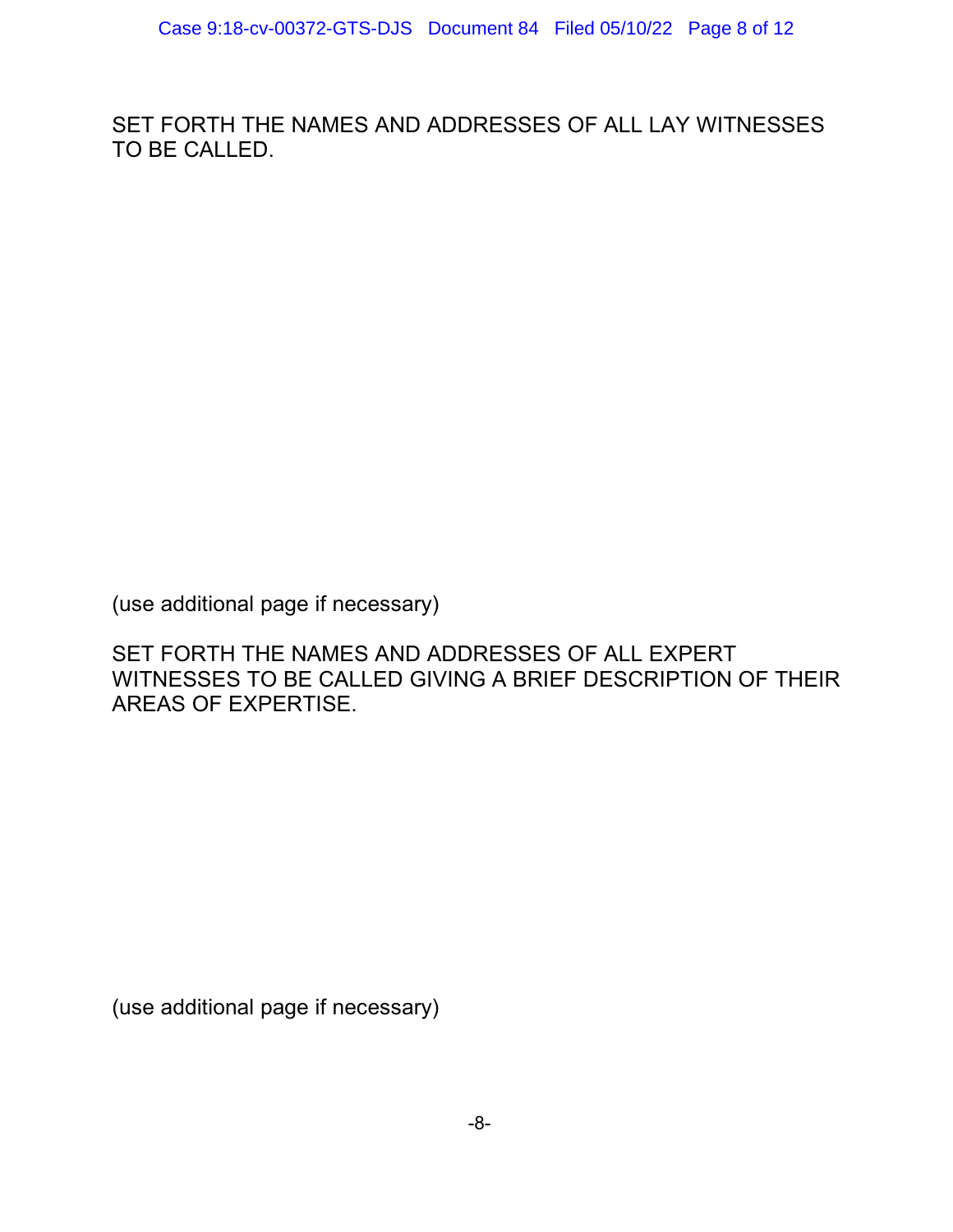SET FORTH A BRIEF DESCRIPTION OF EACH AND EVERY CAUSE OF ACTION IN THE COMPLAINT.

(use additional page if necessary)

SET FORTH A BRIEF DESCRIPTION OF EACH AND EVERY AFFIRMATIVE DEFENSE ASSERTED AS WELL AS A STATEMENT ADDRESSING ANY COUNTERCLAIMS RAISED IN THE ANSWER.

(use additional page if necessary)

-------------------------------- PLEASE TAKE NOTICE that any delay in jury selection occasioned by the failure to provide this information which causes a one (1) day or more postponement of this trial, appropriate monetary sanctions may be imposed by the Court.

Submitted by: Date: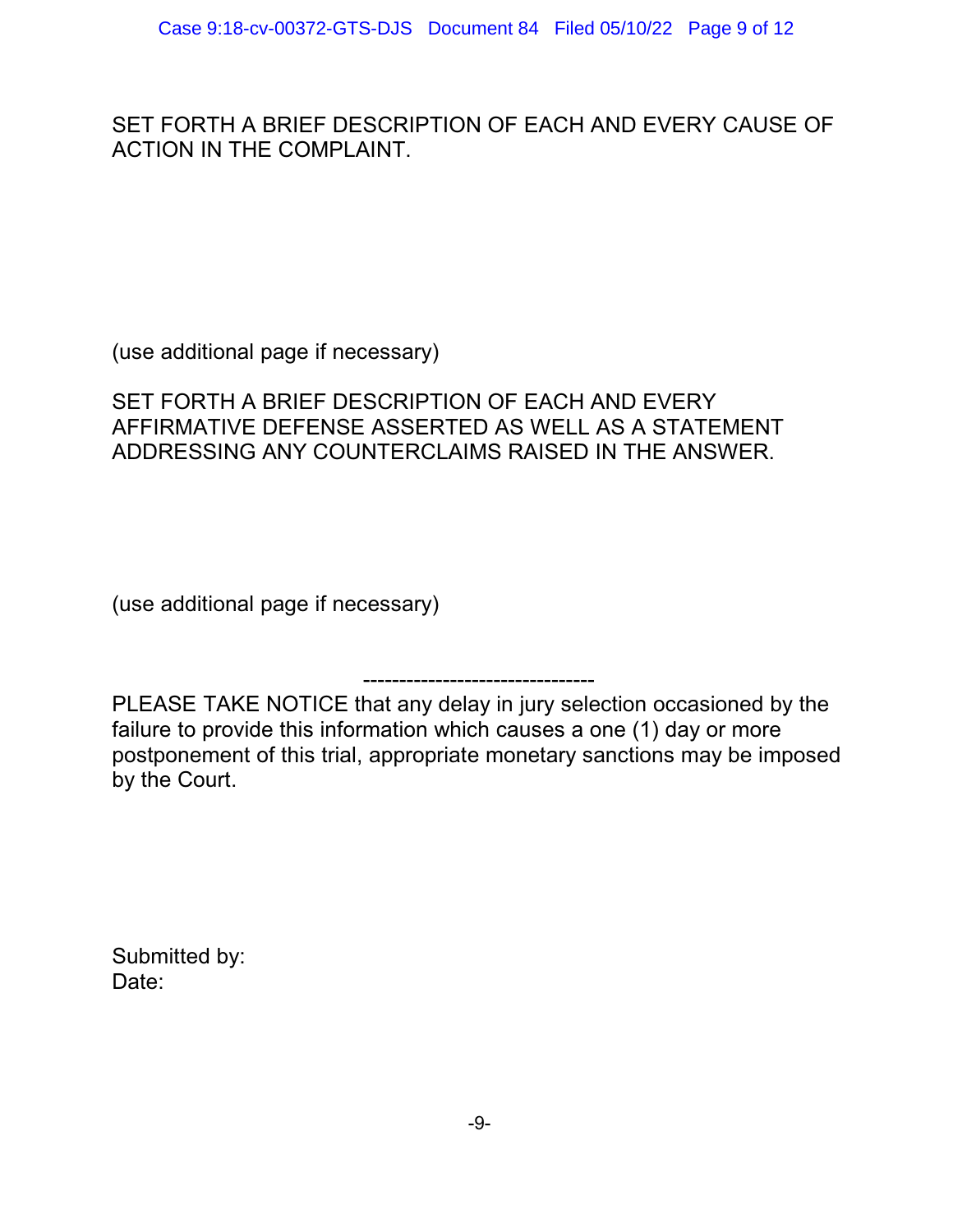| UNITED STATES DISTRICT COURT                               | UNITED STATES DISTRICT COURT                           |
|------------------------------------------------------------|--------------------------------------------------------|
| NORTHERN DISTRICT OF NEW YORK                              | NORTHERN DISTRICT OF NEW YORK                          |
| CASE NO.                                                   | CASE NO.                                               |
| PLAINTIFF EXHIBIT NO.                                      | DEFENDANT EXHIBIT NO.                                  |
| DATE ENTERED                                               | DATE ENTERED                                           |
| JOHN M. DOMURAD, CLERK                                     | JOHN M. DOMURAD, CLERK                                 |
| BY:                                                        | BY:                                                    |
| <b>DEPUTY CLERK</b>                                        | <b>DEPUTY CLERK</b>                                    |
| UNITED STATES DISTRICT COURT                               | UNITED STATES DISTRICT COURT                           |
| NORTHERN DISTRICT OF NEW YORK                              | NORTHERN DISTRICT OF NEW YORK                          |
| CASE NO.<br>PLAINTIFF EXHIBIT NO. ________<br>DATE ENTERED | CASE NO.<br>DEFENDANT EXHIBIT NO.<br>DATE ENTERED      |
| JOHN M. DOMURAD, CLERK                                     | JOHN M. DOMURAD, CLERK                                 |
|                                                            | BY:                                                    |
| <b>DEPUTY CLERK</b>                                        | <b>DEPUTY CLERK</b>                                    |
| UNITED STATES DISTRICT COURT                               | UNITED STATES DISTRICT COURT                           |
| NORTHERN DISTRICT OF NEW YORK                              | NORTHERN DISTRICT OF NEW YORK                          |
|                                                            | $\frac{\text{CASE NO.}}{\text{DEFENDANT EXHIBIT NO.}}$ |
| DATE ENTERED                                               | DATE ENTERED                                           |
| JOHN M. DOMURAD, CLERK                                     | JOHN M. DOMURAD, CLERK                                 |
| BY:                                                        | BY:                                                    |
| <b>DEPUTY CLERK</b>                                        | <b>DEPUTY CLERK</b>                                    |
| UNITED STATES DISTRICT COURT                               | UNITED STATES DISTRICT COURT                           |
| NORTHERN DISTRICT OF NEW YORK                              | NORTHERN DISTRICT OF NEW YORK                          |
| CASE NO.                                                   | CASE NO.                                               |
| PLAINTIFF EXHIBIT NO.                                      | DEFENDANT EXHIBIT NO.                                  |
| DATE ENTERED _________                                     | DATE ENTERED                                           |
| JOHN M. DOMURAD, CLERK                                     | JOHN M. DOMURAD, CLERK                                 |
| BY:                                                        | BY:                                                    |
| <b>DEPUTY CLERK</b>                                        | <b>DEPUTY CLERK</b>                                    |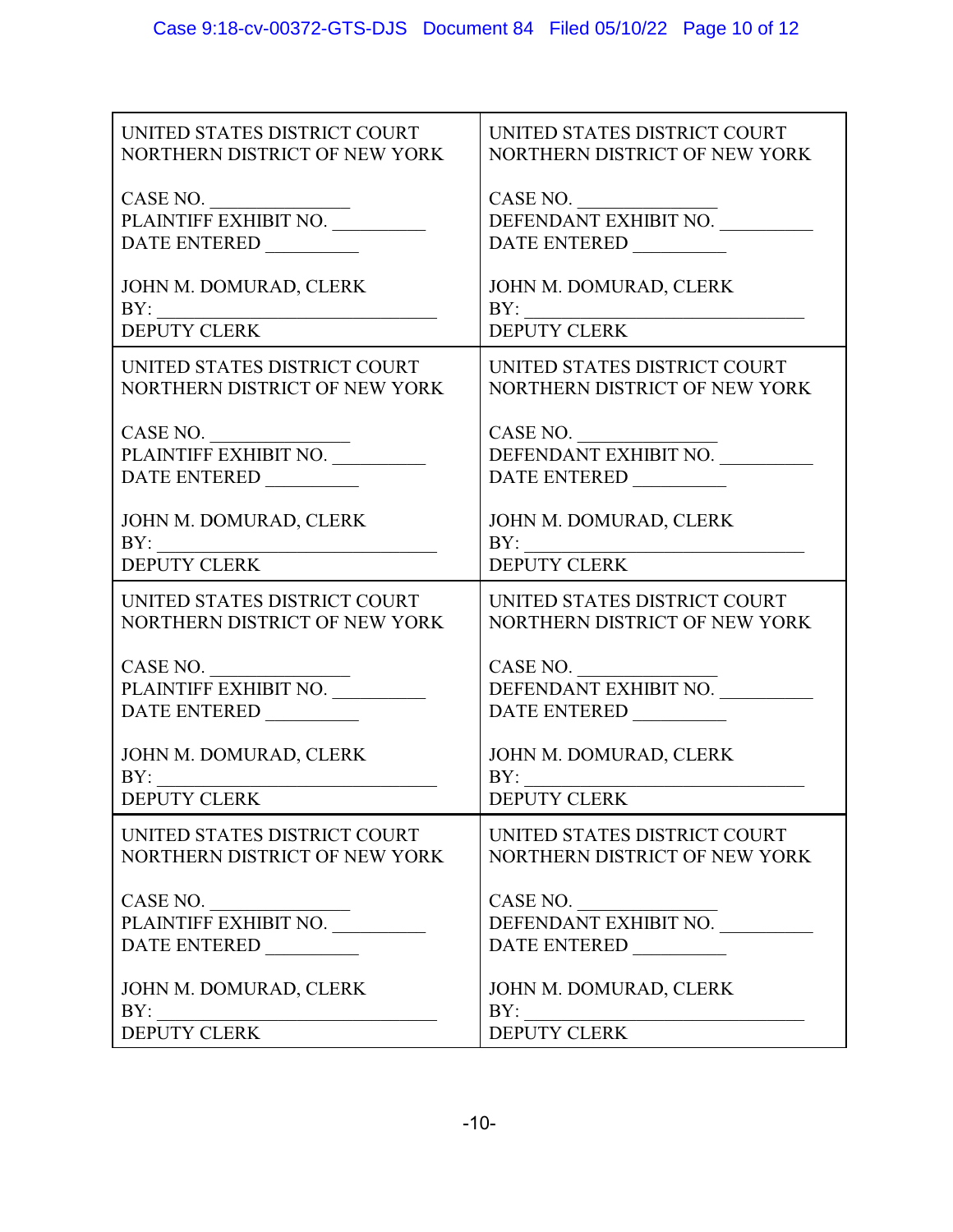|                       |                              |                                              | <b>United States District Court</b><br>For The Northern District Of New York |                | Page 1 of ___              |  |
|-----------------------|------------------------------|----------------------------------------------|------------------------------------------------------------------------------|----------------|----------------------------|--|
|                       |                              | Presiding Judge: ___________________________ |                                                                              |                |                            |  |
| () Plaintiff          |                              | () Defendant                                 |                                                                              | () Court       |                            |  |
| <b>Exhibit</b><br>No. | Marked for<br>Identification | <b>Admitted Into</b><br>Evidence             | <b>Remarks</b>                                                               | <b>Witness</b> | <b>Exhibit Description</b> |  |
|                       |                              |                                              |                                                                              |                |                            |  |
|                       |                              |                                              |                                                                              |                |                            |  |
|                       |                              |                                              |                                                                              |                |                            |  |
|                       |                              |                                              |                                                                              |                |                            |  |
|                       |                              |                                              |                                                                              |                |                            |  |
|                       |                              |                                              |                                                                              |                |                            |  |
|                       |                              |                                              |                                                                              |                |                            |  |
|                       |                              |                                              |                                                                              |                |                            |  |
|                       |                              |                                              |                                                                              |                |                            |  |

Exhibits Returned To Counsel (Date):\_\_\_\_\_\_\_\_\_\_\_\_\_\_\_\_Signature:\_\_\_\_\_\_\_\_\_\_\_\_\_\_\_\_\_\_